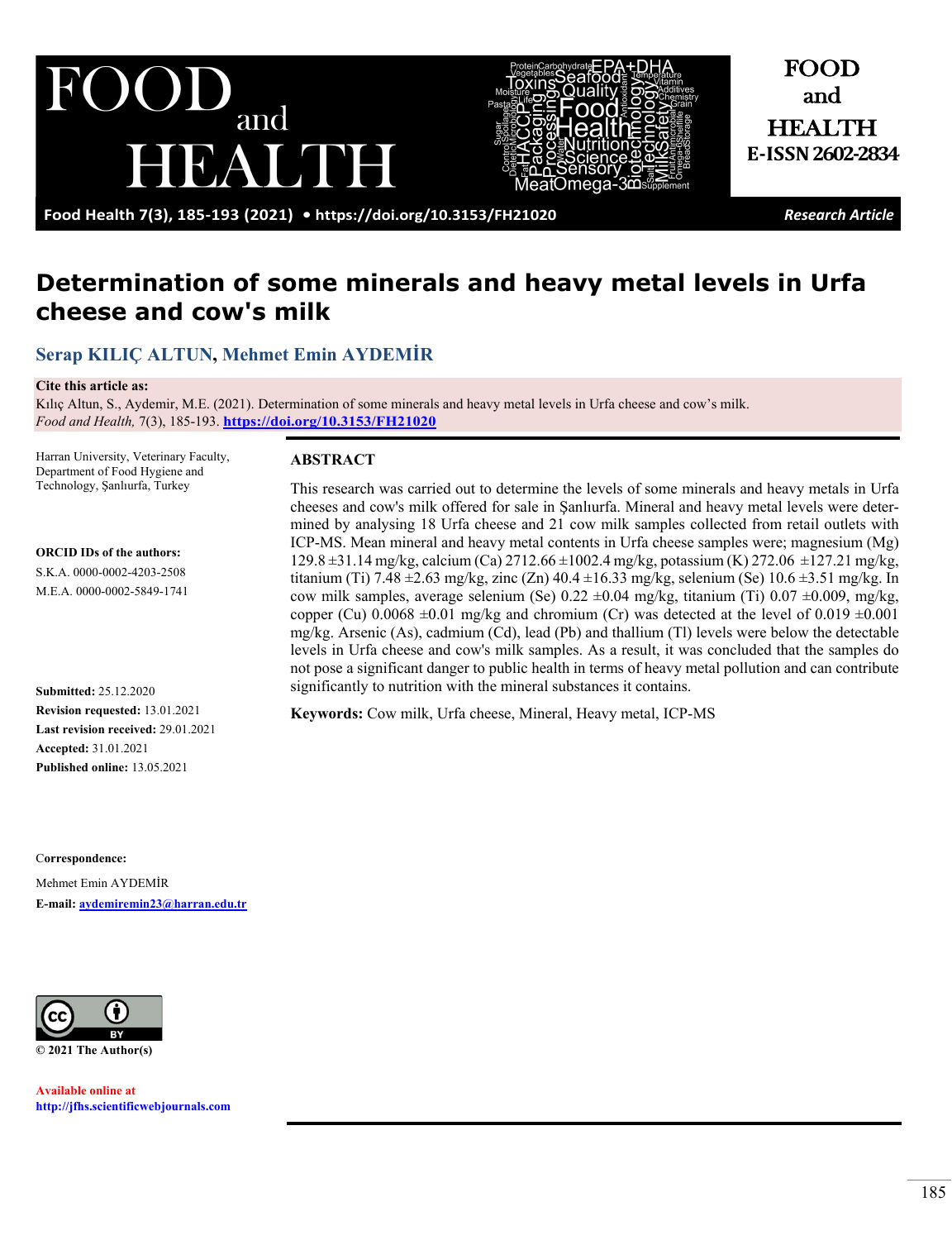### **Introduction**

Milk is a nutrient secreted in the mammary glands of female mammals and produced to feed their offspring. Various foods obtained from milk are called "dairy products" (İstanbulluoğlu et al. 2016). Milk and dairy products contain important nutrients, which are essential for human life. Milk is highly preferred food because it has high biological values and rich with nutrients (Lıcata et al., 2004). Cheese is a dairy product produced by the coagulation of milk casein, produced in a variety of flavors and textures. For centuries, cheese is a dairy product that has an important place in the nutrition of all societies. In addition to being rich in high quality protein, fat and vitamins, it is easily digestible (Öksüztepe et al., 2013). Milk and cheese are rich in not only protein, fat and vitamins, but also macro elements such as sodium, calcium and phosporus. In addition to macro-elements milk and cheese also contains trace elements such as Zn, Fe, Cu and Se (Mendil, 2006; Altun and Paksoy, 2020). Mineral content of milk may vary depending on the genetic characteristics of the animal, the lactation period, environmental conditions, type of pasture and soil pollution (Özlü et al., 2012).

In our country, besides white cheese, tulum cheese, cheddar cheese and mihalic cheese, many local cheese varieties are also produced. These types of cheese are generally obtained by primitive techniques. Urfa cheese is also one of the local cheese. The production of Urfa cheese is mostly made in the Southeastern Anatolia Region and especially around Şanlıurfa province. Urfa cheese is usually made from sheep and goat milk. Its production is mostly done in villages using traditional methods. Urfa cheese is a semi-hard cheese matured in salt water. By adding rennet to milk, it is allowed to coagulate in about 60 minutes at 30-32 ° C. After coagulation step curd is subjected to dry salting for 12-24 hours and stored in salt water for 3-4 months. Some manufacturers boil the cheese in boiling whey for 3-5 minutes before salting. During its production, it is generally carried out using primitive tools and equipment without paying attention to hygienic rules (Atasoy et al., 2004).

Although milk and cheese have many benefits in nutrition, they can sometimes contain many environmental pollutants such as pesticides, detergents, drug residues, heavy metals, which may be dangerous for human health (Licata et al., 2004). Heavy metals contamination of milk and milk products can sometimes occur during the processing of milk into the product. Generally, heavy metal contamination is transmitted from environmental sources such as soil and water or feed consumed by the animal. In addition, metals in the composition of machinery and equipment used during milk storage and processing can dissolve into the product during milking. The elements that can pass from machinery and equipment to milk and cheese are Cu, Zn, Cd, As, Pb (Bakırcıoğlu et al., 2011). Heavy metals tend to accumulate in the tissues of the human body, reaching toxic values over time, causing serious health problems. Heavy metals can be transmitted to the human body through digestion, respiration and skin. Heavy metals can cause acute, subacute and chronic intoxication symptoms depending on the frequency, duration and dose taken into the body. Some of these symptoms are liver necrosis, microcytic anemia, memory retardation, speech and voice disorders (Özturan and Atasever, 2018). Different methods have been used like flame atomic absorption spectrometry (FAAS), inductively coupled plasma-mass spectrometry (ICP-MS), induced plasma-optical emission spectrometry (ICP-OES), atomic absorption spectrometry (AAS), etc. to measure mineral levels in various milk and dairy products. (Özlü et al., 2012; Öksüztepe et al., 2013; Öztürk, 2009; Temurci and Güner, 2006; İşleyici et al., 2017; Kılıçel et al., 2004). The aim of this study is to determine the levels of some minerals and heavy metals in Urfa cheeses and cow's milk offered for sale in Şanlıurfa with the ICP-MS device.

### **Materials and Methods**

### *Sampling*

Within the scope of the study, 18 Urfa cheese samples made from sheep's milk and 21 cow milk samples were taken from local producers in the central district of Şanlıurfa province for sale. Cheese samples were provided as 250 g and milk samples as 25 mL, they were brought to the laboratory immediately in compliance with the cold chain conditions and they were kept at -19°C until the analysis process.

#### *Preparation of the Samples*

After the cheese and milk samples were homogenized, 1 gram of each sample was weighed and taken into the sample containers of the microwave device. 4 mL of  $65\%$  (v/v) nitric acid (HNO<sub>3</sub>) and 2 mL of  $30\%$  (v/v) hydrogen peroxide  $(H<sub>2</sub>O<sub>2</sub>)$  were added with a pipette and placed in the microwave device. Cheese and milk samples were digested in microwave oven with a program whose temperature and duration were predetermined (Table 1). After microwave digestion cheese and milk samples were taken into sterile tubes after cooling, and diluted with ultrapure water (Paksoy at al. 2018).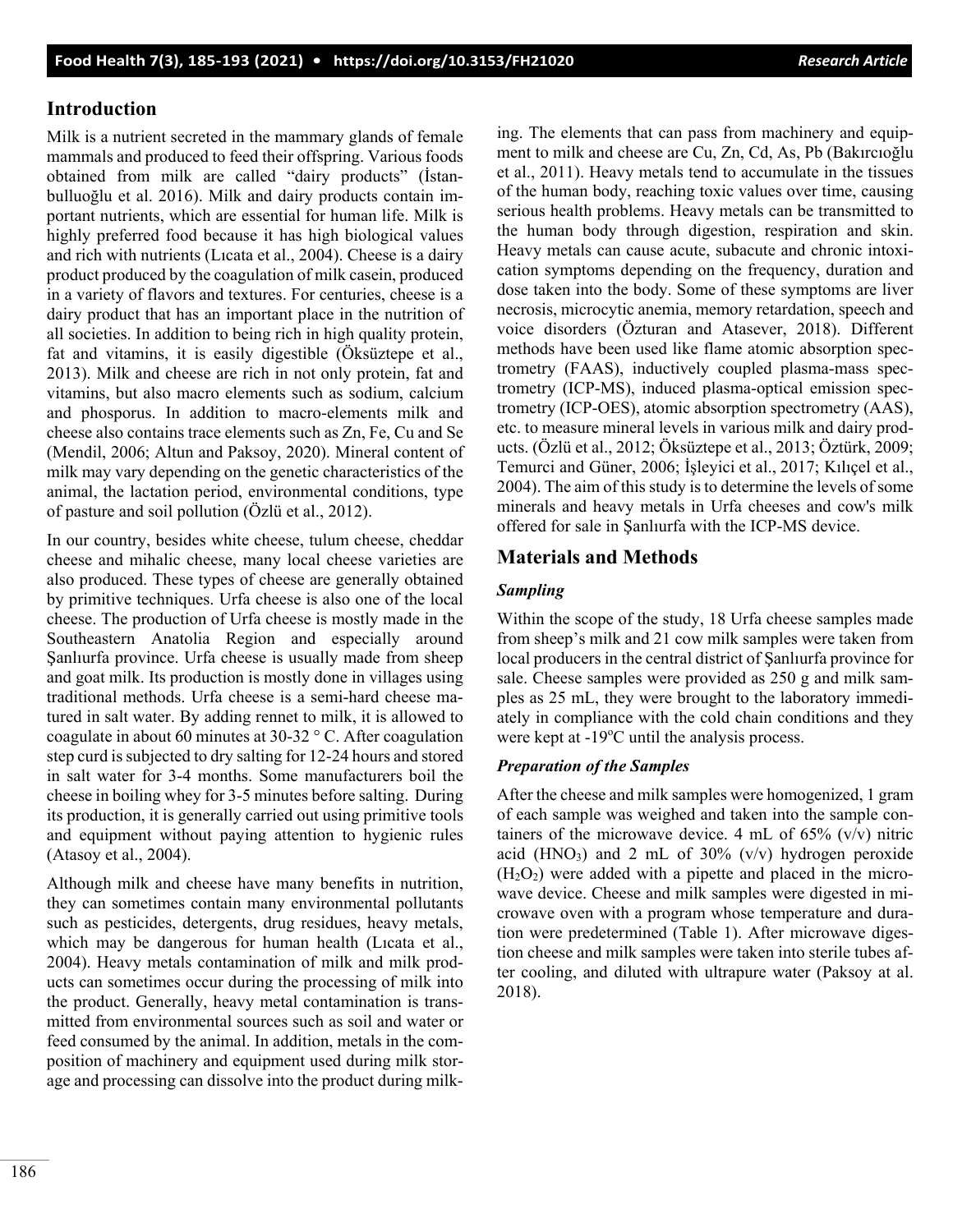## *Analysis of the Samples*

Mineral and heavy metal analysis of cheese and milk samples were performed with the Agilent brand 7500ce series ICP-MS (Tokyo, Japan) device in the Mersin University Advanced Technology Education, Research and Application Center laboratory.

# *Quality Control*

Limit of quantification (LOQ) and limit of detection (LOD) of each element was calculated as 10 times and the recovery of 12 elements (Mg, K, Ca, Ti, Zn, As, Cr, Se, Cu, Cd, Tl, Pb) in Urfa cheese and cow milk samples are shown in Table 2.

## *Statistical Evaluations*

All data were analyzed statistically using SPSS 22.0 (SPSS Inc., Chicago, IL, USA) software.

**Table 1.** Burning process steps in microwave device

| <b>Stage</b> | Temperature (°C) | Time (min) |
|--------------|------------------|------------|
|              |                  |            |
|              |                  |            |
|              |                  |            |

**Table 2.** Quality control.

| Element                                     | LOC   | LOD  |  |  |  |
|---------------------------------------------|-------|------|--|--|--|
| $Mg$ (mg $L^{-1}$ )                         | 48.58 | 4.6  |  |  |  |
| $\mathbf{K}$ (mg $L^{-1}$ )                 | 1013  | 200  |  |  |  |
| $Ca$ (mg $L^{-1}$ )                         | 578   | 22   |  |  |  |
| $\textbf{Ti}$ (mg $\text{L}^{-1}$ )         | 6.8   | 0.1  |  |  |  |
| $\mathbf{Zn}$ (mg $L^{-1}$ )                | 1.81  | 0.2  |  |  |  |
| As $(mg L^{-1})$                            | 0.18  | 0.01 |  |  |  |
| $Cr$ (mg $L^{-1}$ )                         | 0.1   | 0.01 |  |  |  |
| Se $(mg L^{-1})$                            | 0.24  | 0.1  |  |  |  |
| $Cu$ (mg $L^{-1}$ )                         | 0.06  | 0.01 |  |  |  |
| $Cd$ (mg $L^{-1}$ )                         | 0.11  | 0.01 |  |  |  |
| $T1$ (mg $L^{-1}$ )                         | 0.2   | 0.02 |  |  |  |
| $Pb$ (mg $L^{-1}$ )                         | 0.16  | 0.01 |  |  |  |
| <b>LOD</b> L'UNICIALITY LOO L'UNICIA COMPUT |       |      |  |  |  |

LOD: Limit of detection; LOQ: Limit of quantification

# **Results and Discussion**

Within the scope of the study, the average, standard deviations, the lowest and highest levels of mineral substances and heavy metal amounts of cheese samples are shown in Table 3 and Figure 1. The average, standard deviations, the lowest and highest values of the milk samples are shown in Table 4 and Figure 1.

Trace element and heavy metal contents of milk and dairy products may vary depending on the lactation stage, the nutritional status of the animal, environmental and genetic factors, or possible contamination during production (Özturan and Atasever, 2018).

| Element                                                                  | Min     | <b>Max</b> | Mean $(x \pm Sx)$    |
|--------------------------------------------------------------------------|---------|------------|----------------------|
| Mg                                                                       | 92.9    | 227.7      | $129.8 \pm 31.14$    |
| K                                                                        | 98.9    | 555.1      | $272.06 \pm 127.21$  |
| Ca                                                                       | 1828    | 6025       | $2712.66 \pm 1002.4$ |
| Ti                                                                       | 5.2     | 16.2       | $7.48 \pm 2.63$      |
| Zn                                                                       | 23.9    | 75.4       | $40.4 \pm 16.33$     |
| As                                                                       | $<$ LOD | $<$ LOD    | $<$ LOD              |
| <b>Se</b>                                                                | 1.8     | 14.7       | $10.6 \pm 3.51$      |
| C <sub>d</sub>                                                           | $<$ LOD | $<$ LOD    | $<$ LOD              |
| TI                                                                       | $<$ LOD | $<$ LOD    | $<$ LOD              |
| Pb                                                                       | $<$ LOD | $<$ LOD    | $<$ LOD              |
| $n.19$ m fuithmetic Moon Sm Standard Domation $LAD$ , Limit of detection |         |            |                      |

**Table 3.** Mineral levels of Urfa cheese samples (mg/kg).

*n:18, x: Arithmetic Mean, Sx: Standard Deviation, LOD: Limit of detection*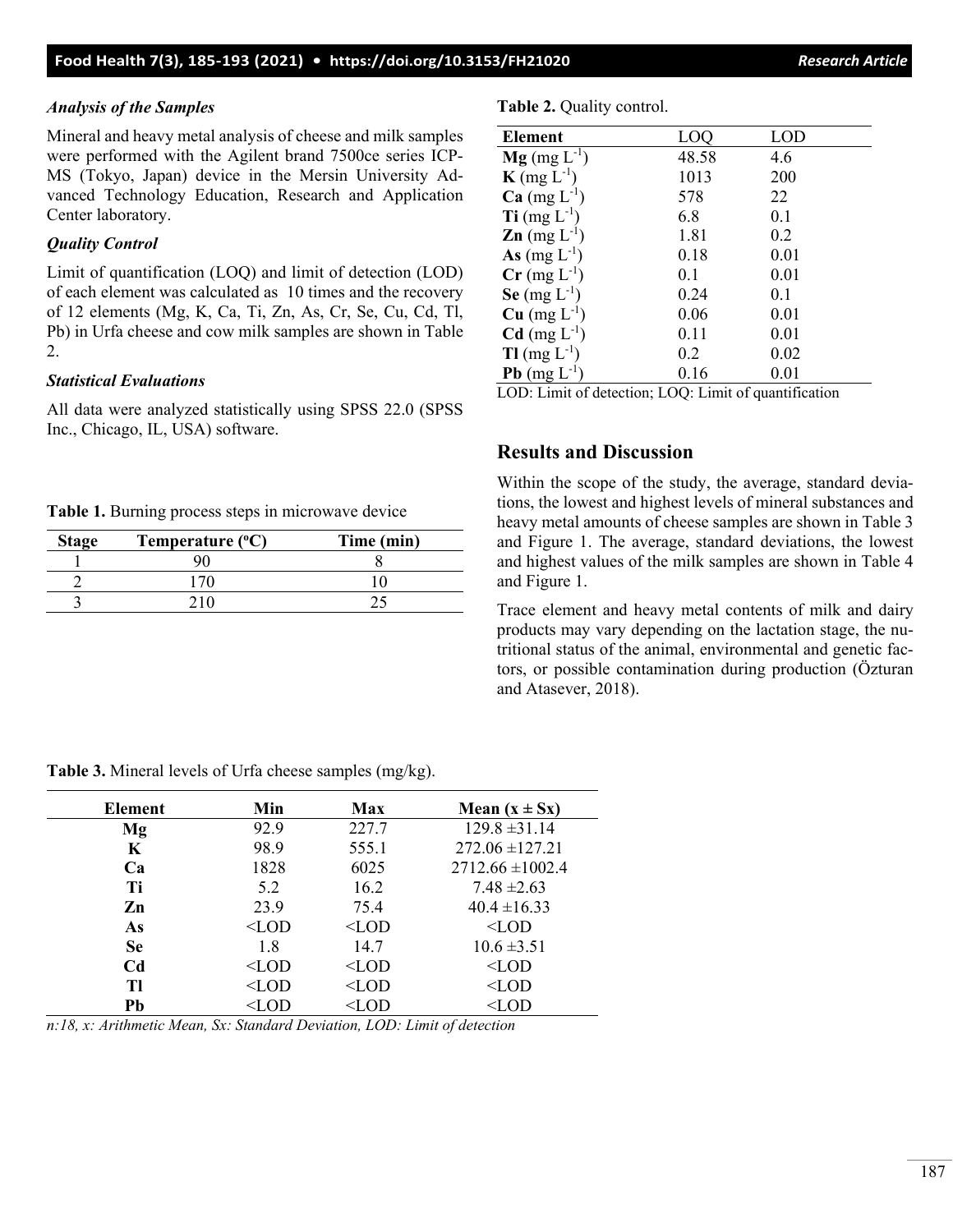| <b>Element</b> | Min     | Max     | Mean $(x \pm Sx)$ |
|----------------|---------|---------|-------------------|
| Se             | 0.13    | 0.31    | $0.22 \pm 0.04$   |
| Ti             | 0.05    | 0.08    | $0.07 \pm 0.009$  |
| $C_{r}$        | $<$ LOD | 0.01    | $0.019 \pm 0.001$ |
| Cu             | $<$ LOD | 0.04    | $0.0068 \pm 0.01$ |
| As             | $<$ LOD | $<$ LOD | $<$ LOD           |
| Cd             | $<$ LOD | $<$ LOD | $<$ LOD           |
| TI             | $<$ LOD | $<$ LOD | $<$ LOD           |
| Pb             | $<$ LOD | $<$ LOD | $<$ LOD           |

**Table 4.** Mineral levels of cow's milk samples (mg/kg).

*n:21, x: Arithmetic Mean, Sx: Standard Deviation, LOD: Limit of detection*



**Figure 1.** Mineral levels (mg/kg) of Urfa cheese and cow's milk samples.

Ca is responsible for many functions in the body such as heart rhythm, blood coagulation, hormone secretion, muscle contraction, enzyme activation in the body, and is also found in the structure of bones. Ca makes up 1.5-2% of an adult's mass. Milk and dairy products are foods rich in Ca which is one of the most important mineral substances in cheese, and its amount varies according to the type of cheese (Altun et al., 2016). In our study, the average Ca amount in Urfa cheeses is 2712.66  $\pm$ 1002.4 mg/kg. The amount of Ca in Urfa cheese is lower than the amount of Ca reported by many researchers in cheeses (Demirci, 1988; Arslan et al. 1996; Mendil, 2006; Öksüztepe et al., 2013; İşleyici et al., 2017; Altun et al., 2016; Çetinkaya et al., 2016), but higher than the values found by some researchers (Ayar et al., 2006; Kirdar et al., 2015; Arslaner and Salık, 2020). According to the results of this study, it was seen that the Ca content of Urfa cheese can be a good source in human nutrition.

Mg has many functions involved in more than 300 reactions in the body. Milk and dairy products are a good source of Mg. There is approximately 100 mg of Mg in a liter of milk (Haug et al., 2007). The amount of Mg in milk varies depending on the lactation period, the animal's feeding and the treatment applied to the milk. In our study, the average amount of Mg in Urfa cheeses was  $129.8 \pm 31.14$  mg/kg. The amount of Mg in Urfa cheese was lower than the amount of Mg reported by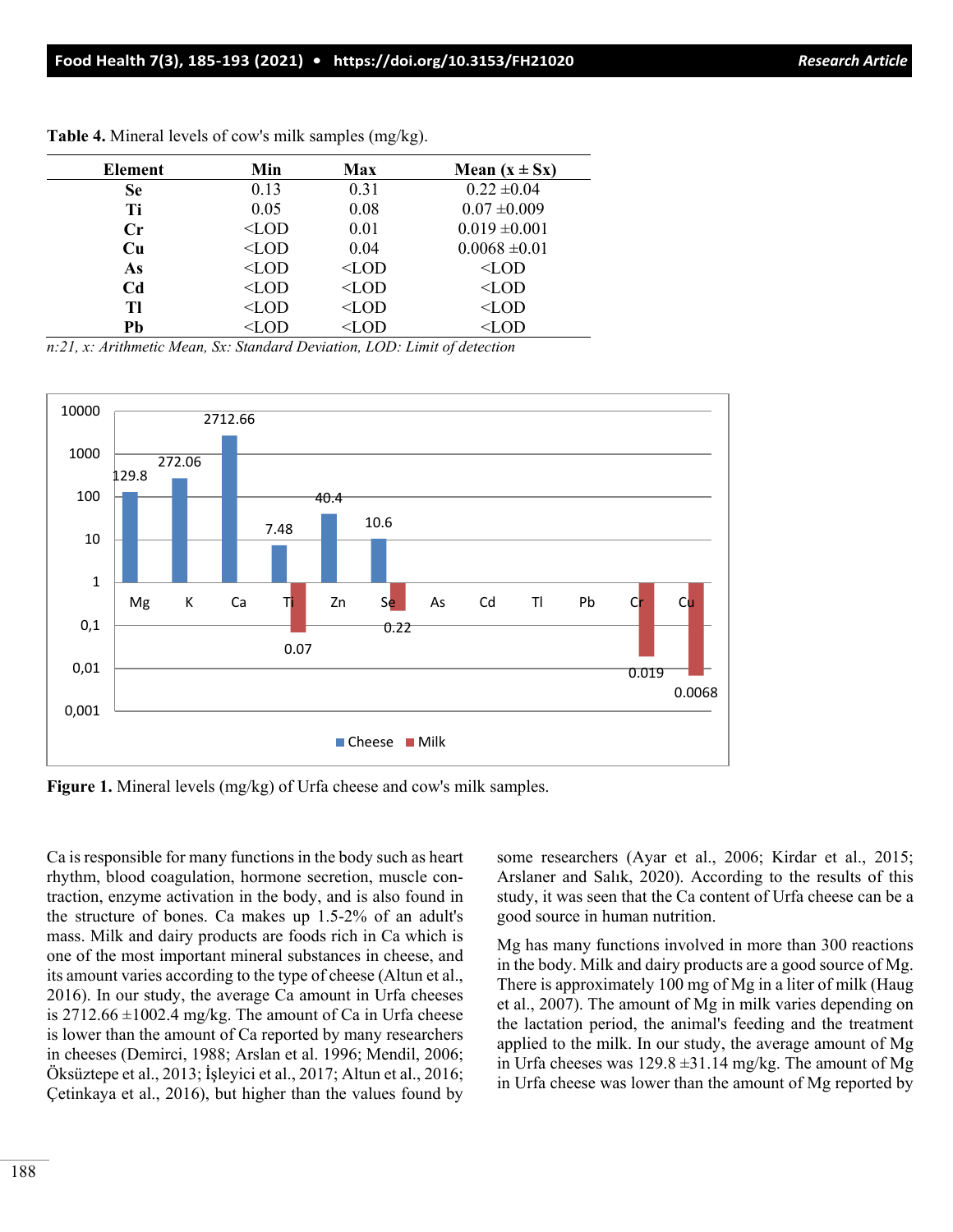many researchers (Öksüztepe et al., 2013; İşleyici et al., 2017; Kılıçel et al., 2004; Altun et al., 2016; Çetinkaya et al., 2016; Arslaner and Salık, 2020; Özbek and Akman, 2016). It was higher than the values found by some researchers (Mendil, 2006; Ayar et al., 2006; Kirdar et al., 2015). The difference in the amount of Mg is thought to be due to the milk used in the production of the cheese or the techniques used in the production and the environmental conditions of the region.

K has many functions such as osmotic pressure, electrolyte balance, acid-base balance, nerve stimulation, contraction of the heart and other muscles, protein synthesis, and the conversion of glucose into glycogen (Özturan and Atasever, 2018). Milk and dairy products also contain some K. The amount of K also changes depending on the lactation period, the ration of the animal and the process applied to the milk. In our study, the average K level in Urfa cheese was 272.06  $\pm$ 127.21 mg/kg. The amount of K in Urfa cheese was lower than the amount of K reported by many researchers in cheeses (Öksüztepe et al., 2013; İşleyici et al., 2017; Demirci, 1988; Arslan et al. 1996; Çetinkaya et al., 2016; Kirdar et al., 2015; Arslaner and Salık, 2020). The results close to the values found by some researchers (Mendil, 2006; Altun et al., 2016, Özbek and Akman, 2016). Park (2000) stated that significant amounts of K in cheese are lost during cheese production. The reason for the lower amount of K in Urfa cheese compared to other cheeses suggests that it may be due to production.

Zn plays a role in many physiological processes such as nucleic acid and protein synthesis, cellular replication, insulin secretion, sexual maturation, and strengthening of the immune system. High concentrations of Zn cause nausea and vomiting in children, anemia and cholesterol problems in adults (Özturan and Atasever, 2018). In our study, the average Zn level in Urfa cheeses is  $40.4 \pm 16.33$  mg/kg. The amount of Zn in Urfa cheese was higher than the amount of Zn found by many researchers in cheeses (Mendil, 2006; Öksüztepe et al., 2013; Altun et al., 2016; İşleyici et al., 2017; Çetinkaya et al., 2016; Kirdar et al. , 2015; Yalçın and Tekinşen, 2010). It was lower than the values found by some researchers (Demirci, 1988; Kirdar et al., 2015). The fact that the Zn content of Urfa cheese was higher than the Zn content reported in other cheeses suggests that it may be due to Zn contamination caused by the materials used in the production stages of Urfa cheese.

Se plays an important role in immunity, antioxidant system, DNA synthesis and DNA repair. The recommended daily intake of Se is 55 µg. It is an important source of Se in milk and dairy products (Haug et al., 2007). In our study, the average Se amounts in Urfa cheese and cow milk are  $10.6 \pm 3.51$ 

mg/kg,  $0.22 \pm 0.04$  mg/kg, respectively. Ayar et al. (2007) reported that they found the highest Se value in various milk and dairy products with 0.434 mg/kg in tulum cheese and then in butter with 0.315 mg/kg. In a study conducted on dairy products in Italy, the Se amount of Groviera cheese was found to be 1.10 mg/kg (Garcia et al., 2006). It has been reported that the Se amount in Bayburt civil cheese was between 0.00-723.57 µg/kg (Arslaner and Salık, 2020). In a study, it was stated that Se is kept in the casein network so it was determined in higher amounts in semi-hard cheeses than in milk (Garcia et al., 2006). Since Urfa cheese is a semi-hard cheese, the Se content was high.

Ti is a naturally occurring light mineral on earth. Taking Ti into the body in large quantities is not toxic (Şanal and Güler, 2010). Titanium dioxide has recently been used in nanotechnology applications in foods. It is also used as a food additive to increase the color brightness in milk products (Berik, 2018). In our study, the average Ti amounts in Urfa cheese and cow milk are 7.48  $\pm$ 2.63 mg/kg, 0.07  $\pm$ 0.009 mg/kg, respectively. Studies on Ti levels in milk and dairy products are limited. Şanal and Güler (2010) reported in their study that they found the amount of Ti in cow milk at the level of  $0.31\pm0.23$  mg/kg in the province of Hatay. Dobrzanski et al. (2005) reported that Ti content in raw milk of cows in lower Silesia and upper Silesia (USA) was  $104.42 \pm 24.70$ , 54.48  $\pm$ 29.40 μg/L, respectively.

Cu is required as a necessary trace element for adequate growth, cardiovascular system, lungs, neuronendocrine function and iron metabolism. Cu is an essential trace element but have dangerous effects on the human body in high concentrations. As a result of contamination, Cu can reach high levels in milk and dairy products (Özturan and Atasever, 2018). JECFA (Joint FAO/WHO Expert Comitee on Food Additives) has determined the maximum daily allowable dose for Cu as 0.5 mg/kg. In the Turkish Food Codex Regulation on Contaminants in Foodstuffs, the maximum acceptable value for Cu was not specified (Anonymous, 2011). According to the Food Codex Commission within the Food-Agriculture Organization (FAO) and World Health Organization (WHO), the maximum amount of Cu that can be found in foods is 0.1- 5.0 mg/kg (FAO/WHO, 2012). In our study, the average Cu amount in cow milk was determined as  $0.0068 \pm 0.01$  mg/kg. The reported average amount of Cu in milk samples in Licata et al.'study (2004) was 1.98 μg/kg, Şimsek et al.'s (2000) study was 0.39-0.96 mg/kg, Temurci and Güner's (2006) study was 4,300 mg/L, Yüzbaşı et al.'s (2009) study was 1.7 mg/kg and Beykaya et al.'s (2019) study was 33.69 µg/kg. İnci et al. (2017) reported that the Cu content was below the detectable limit. Our results were parallel with the other studies.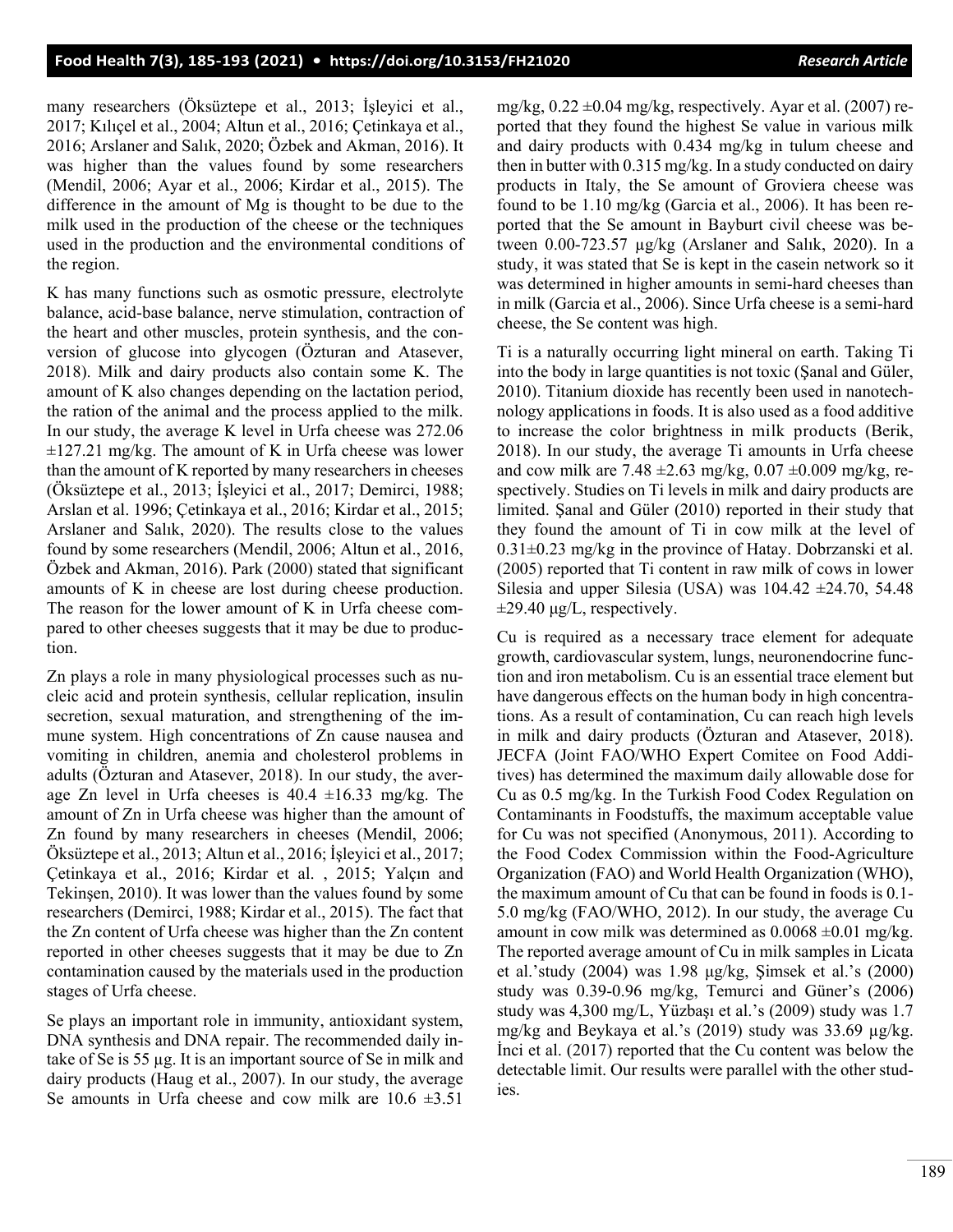Because heavy metals cause acute and chronic health problems, national and international food organizations have introduced regulations to prevent contamination. However, in the communiqué on determining the maximum levels of certain contaminants in foodstuffs of the Turkish Food Codex, no limit has been determined for milk and dairy products. A limit was set for Pb as 0.020 mg/kg.

Be a metal that can be found everywhere in nature, Cr affects carbohydrate and protein metabolism by providing insulin movement in the body. The average daily intake of Cr by a person is between 30 and 200 μg (Beykaya et al. 2019). Milk and dairy products contain low amounts of Cr (Kahvecioğlu et al., 2009). In the Turkish Food Codex Contaminants Regulation, there is no limit for the amount of Cr in foodstuffs (Anonymous, 2011). In our study, the average Cr amount in cow milk is 0.019 ±0.001 mg/kg. Beykaya et al. (2019), Licata et al. (2004), Temurci and Güner (2006) reported an average amount of Cr 31.81 μg/kg, 2.03 μg/L, 1.016 mg/L, respectively. The amount of Crin this study in cow's milk is very low and it was lower than the other studies.

Cd is considered as the most important food contaminant and it is important because it has negative effects on human health (Özturan and Atasever, 2018). In the Turkish Food Codex Contaminants Regulation, no limit is specified for Cd in milk and its products, but it has been reported that it should be between 0.05-1.00 mg/kg for some other foods (Anonymous, 2011). In the study we conducted, the amount of Cd was found below the detection limits (˂LOD) in milk and cheese. Boudebbouz et al. (2020) found the Cd levels in milk samples from thirty-six regions around the world are above the standard limit of  $0.0026 \mu g/g$ , that Cd levels in milk samples in 18 regions are below the standard limit  $(0.0026 \mu g/g)$  and in five regions Cd It has been reported that their levels are below the detectable limit. In many studies conducted to determine the level of heavy metals in cow's milk in our country, Cd was detected, even in low amounts (Yüzbaşı et al., 2009; Beykaya et al., 2019; Ay and Karayünlü, 2008). İnci et al. (2017), in line with our study, reported that the amount of Cd in raw milk collected in Aydın was below the detectable limit. In many studies related to heavy metal levels in cheeses, Cd was found even at low levels (İşleyici et al., 2017; Çetinkaya et al., 2016; Yalçın and Tekinşen, 2010; Ayar et al., 2009; Eroğlu, 2019). Öksüztepe et al. (2013) found the amount of Cd in cheese samples below the detectable limit, in parallel with our study.

The presence of Pb in milk and dairy products may from the environmental sources (atmosphere, vehicle exhausts, urban waste, etc.). Pb is a kind of neurotoxin and causes abnormal brain and nervous system functions (Kahvecioğlu et al., 2009). Pb is toxic and has negative effects on human health.

The Codex Alimentarius Commission (FAO/WHO, 2012) determined the Pb amount at the level of 0.02 mg/kg for milk and dairy products. In the Turkish Food Codex Contaminants Regulation, the highest acceptable Pb value was determined as 0.020 mg/kg for milk and its products (Anonymous, 2011). Many studies have reported that Pb levels in milk samples are below the specified limits (Licata et al., 2004; Ay and Karayünlü, 2008; Beykaya et al., 2019; İnci et al., 2017). In this study the amount of Pb was found below the detection limits (˂LOD) in milk and cheese. In many studies on heavy metal levels in cheeses, Pb was found even at low levels (Mendil, 2006; Yalçın and Tekinşen, 2010; İşleyici et al., 2017; Çetinkaya et al., 2016; Ayar et al., 2009; Eroğlu , 2019). Öksüztepe et al. (2013) found the Pb content in cheese samples was below the detectable limit, in parallel with our study.

As being common in nature and increasing environmental exposure today caused the increase of high As content in some products. As is also contaminated to milk and dairy products from the environment (İstanbulluoğlu et al., 2016). In our study, the amount of As was found below the detection limits (˂LOD) in milk and cheese samples. In line with our results, Öksüztepe et al. (2013) in Tulum cheese, Serencam et al. (2018) in çivil cheeses did not detect As. Some researchers have identified As in milk and dairy products (İstanbulluoğlu et al.2016; Ayar et al., 2007).

TI joins the food chain by passing from soil to plants. TI is one of the most toxic metals to metabolism. Cd, Pb, Cu, Zn are both toxic. TI affects many systems (gastrointestinal, cardiovascular and urinary) as it accumulates in the body. General symptoms caused by TI are fatigue, loss of appetite, foot pain, headache, depression and hair loss (Leonard et al., 1997). The amount of TI is high in the milk and meat of animals fed in regions with high TI in the soil (Şanal and Güler, 2010). In our study, the amount of TI was found below the detection limits (˂LOD) in milk and cheese. Studies on the amount of TI in animal foods are limited. Şanal and Güler (2010) reported in their study that they found the Tl amount in cow's milk at the level of  $7.01 \pm 0.80$  mg/kg in the province of Hatay. Dobrzanski et al. (2005) reported that the TI amount in the raw milk of cows in the lower Silesia and upper Silesia regions in America was  $(0.73 \pm 0.44, 0.84 \pm 0.81)$  μg/l, respectively.

# **Conclusion**

The mineral substance levels of the samples showed that Urfa cheese and cow's milk are important foodstuffs for human nutrition. In addition, it was observed that the heavy metal levels of Urfa cheese and cow's milk did not exceed the limits specified in national and international standards. The very low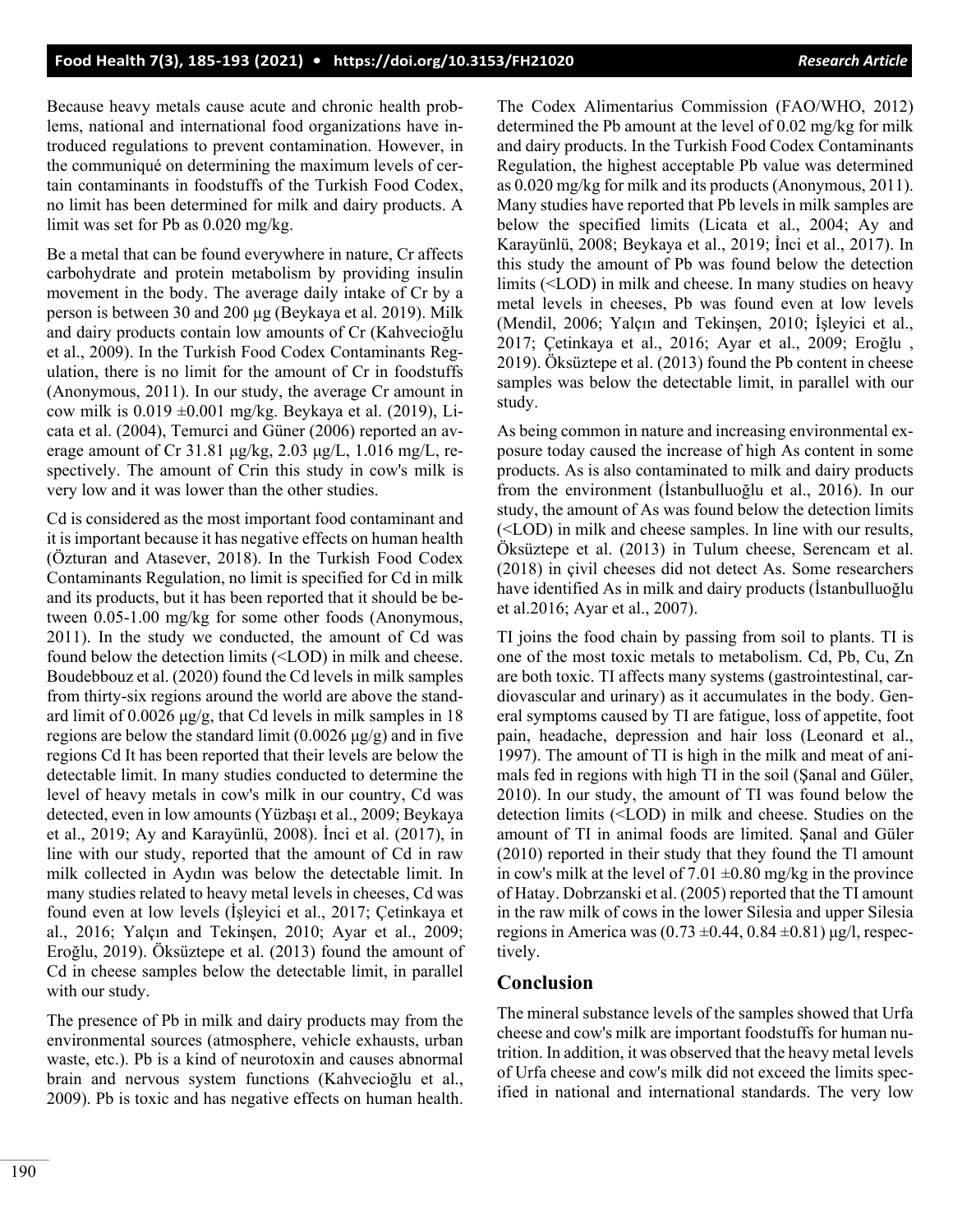heavy metal levels of Urfa cheese and cow milk are thought to be due to the very low level of heavy metal pollution in the region. As a result, it was concluded that Urfa cheese and cow milk in Urfa province can contribute significantly to nutrition due to the minerals in its composition, and it does not pose a significant danger to public health in terms of heavy metal pollution. However, industrialisation continuously increasing may be pose a risk in terms of heavy metals contamination on milk and milk products therefore this risks should be checked proper interval time.

#### **Compliance with Ethical Standard**

**Conflict of interests:** The authors declare that for this article they have no actual, potential or perceived the conflict of interests.

**Ethics committee approval:** Author declare that this study does not include any experiments with human or animal subjects.

**Funding disclosure:** -

**Acknowledgments:** -

**Disclosure:** -

### **References**

**Altun, İ., Köse, Şenol, Ş. (2016).** Geleneksel kelle peynirinin bazı özelliklerinin belirlenmesi. *Yüzüncü Yıl Üniversitesi Tarım Bilimleri Dergisi*, 26(4), 642-647. <https://doi.org/10.29133/yyutbd.282843>

**Altun, S.K., Paksoy, N. (2020).** Şanlıurfa'da üretilen Urfa peynirlerinde nikel düzeyleri. *Harran Üniversitesi Veteriner Fakültesi Dergisi*, 9(1), 49-52. <https://doi.org/10.31196/huvfd.699304>

**Anonymous, (2011).** Türk Gıda Kodeksi Bulaşanlar Yönetmeliği. 29.09.2011 Tarihli ve 28157 Sayılı Resmi Gazete, [http://www.resmigazete.gov.tr/es](http://www.resmigazete.gov.tr/eskile/2011/12/20111229M3-%208.htm)[kile/2011/12/20111229M3](http://www.resmigazete.gov.tr/eskile/2011/12/20111229M3-%208.htm)- 8.htm

**Arslan, A., Güven, A., Gönülalan, Z., Özmen, H. (1996).** Şavak tulum peynirinin mineral madde düzeyi. *Fırat Üniversitesi Sağlık Bilimleri Dergisi*, 10, 265-268.

**Arslaner, A., Salık, M.A. (2020).** Bayburt civil peynirinin bazı kimyasal, biyokimyasal ve mikrobiyolojik özellikleri ile mineral ve ağır metal içerikleri. *Gıda*, 45(3), 433-447. <https://doi.org/10.15237/gida.GD19159>

**Atasoy, A.F., Akin M.S. (2004).** Sanlıurfa ilinde satisa sunulan Urfa peynirlerinin bazi kimyasal ozellikleri ve proteoliz duzeylerinin belirlenmesi uzerine bir arastirma, *Harran Universitesi Ziraat Fakultesi Dergisi* 8, 9-15.

**Ayar, A., Akın, N., Sert, D. (2006).** Bazı peynir çeşitlerinin mineral kompozisyonu ve beslenme yönünden önemi. *Türkiye 9. Gıda Kongresi*, 319-322.

**Ayar, A., Sert, D., Akın, N. (2007).** Konya'da tüketime sunulan süt ve ürünlerinin ağır metal içeriklerinin belirlenmesi. *Selcuk Journal of Agriculture and Food Sciences*, 21(41), 58-64.

**Ay, Ü., Karayünlü, S. (2008).** Modification in direct analysis method: metal levels in raw milk at the region of Izmit by graphite furnace atomic absorption spectrophotometer. *International Journal of Food Science and Technology*, 43, 326- 329.

[https://doi.org/10.1111/j.1365](https://doi.org/10.1111/j.1365-2621.2006.01441.x)-2621.2006.01441.x

**Ayar, A., Sert, D., Akın, N. (2009).** The trace metal levels in milk and dairy products consumed in middle Anatolia Turkey. *Environmental monitoring and assessment*, 152(1-4), 1- 12. [https://doi.org/10.1007/s10661](https://doi.org/10.1007/s10661-008-0291-9)-008-0291-9

**Bakırcıoğlu, D., Bakırcıoğlu K.Y., Uçar, G.** (2011). Determination of some trace metal levels in cheese samples packaged in plastic and tin containers by ICP-OES after dry, wet and microwave digestion. *Food Chemical Toxicology*, 49, 202- 207.

<https://doi.org/10.1016/j.fct.2010.10.017>

**Berik, N. (2018).** Titanyum dioksit ve nano titanyum dioksit kullanımının su ürünlerine olası zararları. *Çanakkale Onsekiz Mart University Journal of Marine Sciences and Fisheries*, 1(2), 59-65.

**Boudebbouz, A., Boudalia, S., Bousbia, A., Habila, S., Boussadia, M.I., Gueroui, Y. (2020).** Heavy metals levels in raw cow milk and health risk assessment across the globe: A systematic review. *Science of the Total Environment*, 141830.

<https://doi.org/10.1016/j.scitotenv.2020.141830>

**Beykaya, M., Yıldırım, Z., Özbey, A., Yıldırım, M. (2019).** Determination of heavy metal content of milk collected by some dairy plants in Sivas. *Turkish Journal of Agriculture-Food Science and Technology*, 7(1), 105-109. [https://doi.org/10.24925/turjaf.v7i1.105](https://doi.org/10.24925/turjaf.v7i1.105-109.2164)-109.2164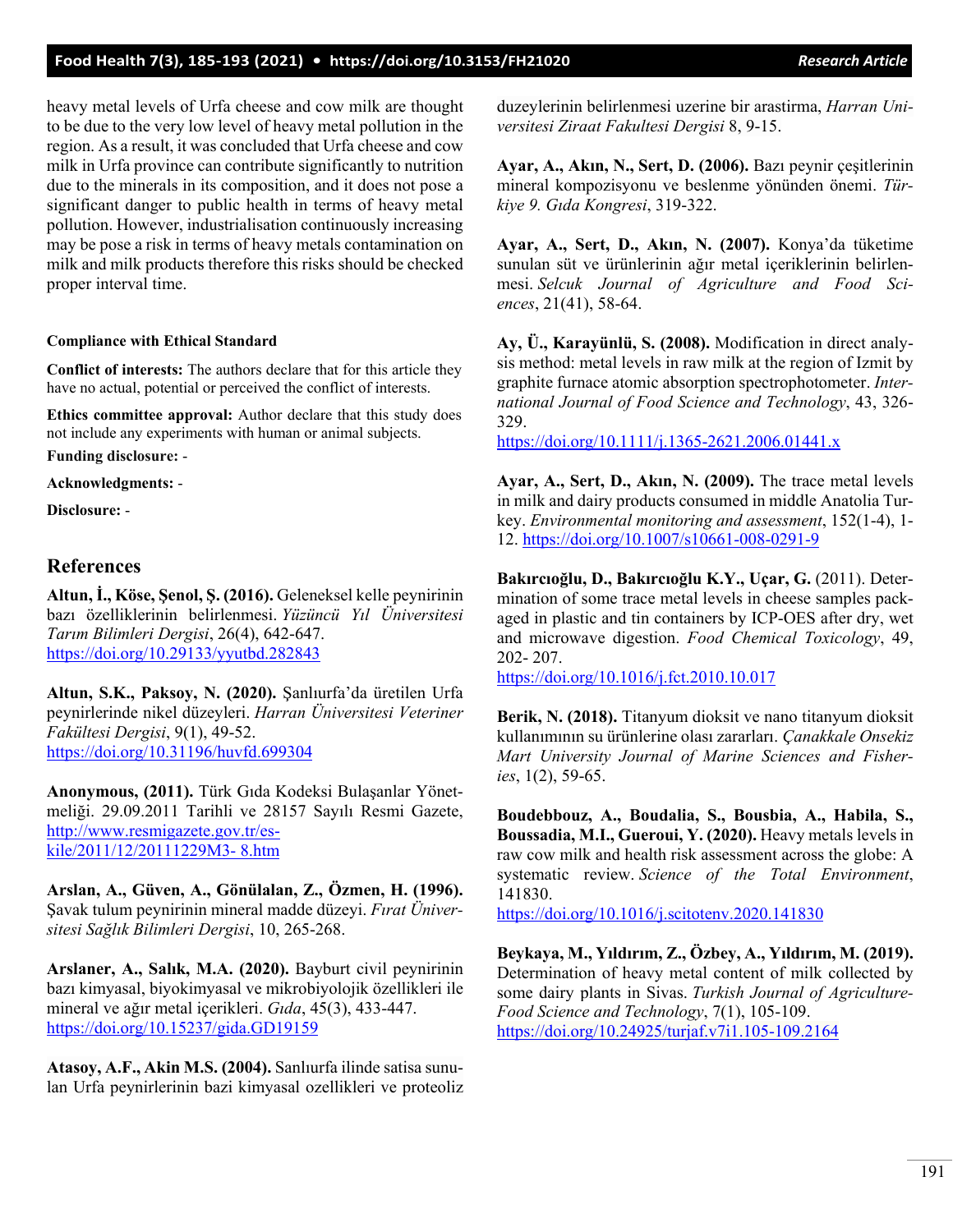**Çetinkaya, A., Akbaba, G.B., Özçakmak, S., Gülbaz, G. (2016).** Trabzon'da tüketime sunulan cami boğazı peynirlerinin mineral madde içeriği ve ağır metal kontaminasyonu. *Gıda*, 41(5), 317-322.

**Demirci, M. (1988).** Ülkemizin önemli peynir çeşitlerinin mineral madde düzeyi ve kalori değerleri. *Gıda,* 13, 17-21.

**Dobrzanski, Z., Kolacz, R., Górecka, H., Chojnacka, K., ve Bartkowiak, A. (2005).** The content of microelements and trace elements in raw milk from cows in the Silesian region. *Polish Journal of Environmental Studies*, 14(5), 685.

**Eroğlu, Y. (2019).** Erzincan yöresinde üretilen tulum peynirlerinin benzoik asit, sorbik asit ve ağır metal içeriği yönünden incelenmesi. *Erzincan Üniversitesi Fen Bilimleri Enstitüsü Dergisi*, 12(3), 1295-1300. <https://doi.org/10.18185/erzifbed.656186>

**FAO/WHO (2012).** Food and Agriculture Organization/World Health Organization. Joint FAO/WHO food standards program: Codex committee on contaminants in foods (Editorial amendments to the general standard for contaminants and toxins in food and feed), sixth session, Maastricht, Netherlands, (p. 26-30). March, 2012; ISBN: 978-92- 5-105807-7

**Garcia, M.I.H., Puerto, P.P., Baquero, M.F., Rodriguez, E.R., Martin, J.D. ve Romero, C.D. (2006).** Mineral and trace element concentrations of dairy products from goats' milk produced in tenerife (Canary Islands). *International Dairy Journal*, 16,182-185. <https://doi.org/10.1016/j.idairyj.2005.01.011>

**Haug, A., Høstmark, A.T., Harstad, O.M., (2007).** Bovine milk in human nutrition–a review. *Lipids in health and disease*, *6*(1), 25. [https://doi.org/10.1186/1476](https://doi.org/10.1186/1476-511X-6-25)-511X-6-25

**İnci, A., Aypak, S.Ü., Güven, G. (2017).** Aydın ilinde üretilen inek sütlerinde bazı ağır metal düzeylerinin araştırılması. *Gıda*, *42*(3). <https://doi.org/10.15237/gida.GD16079>

**İstanbulluoğlu, H., Oğur, R., Tekbaş, Ö.F., Bakır, B. (2013).** Süt ve süt ürünlerinde ağır metal kirliliği. *Türkiye Klinikleri Tıp Bilimleri Dergisi*, 33(2), 410-419. [https://doi.org/10.5336/medsci.2012](https://doi.org/10.5336/medsci.2012-29718)-29718

**İşleyici, Ö., Sancak, Y.C, Tuncay, R.M., Yücel, U.M. (2017).** Determination of mineral substance and heavy metal levels in divle tulum cheese. *Van Veterinary Journal*, 28(3), 151-156.

**Kahvecioğlu, Ö., Kartal, G., Güven, A., Timur, S. (2009).** Metallerin çevresel etkileri-ı. Metalurji Dergisi, 136, 47-53.

**Kılıçel, F., Tarakçı, Z., Sancak, H., Durmaz. H. (2004).** Otlu lorların mineral madde ve ağır metal içerikleri. *Yüzüncü Yıl Üniversitesi Tarım Bilimleri Dergisi*, 14(1), 41-45.

**Kirdar, S.S., Köse, Ş, Gün, İ., Ocak, E., Kurşun, Ö. (2015).** Do consumption of Kargi tulum cheese meet daily requirements for minerals and trace elements? *Mljekarstvo/Dairy*, 65(3), 203-209. <https://doi.org/10.15567/mljekarstvo.2015.0307>

**Leonard, A., Gerber, G.B. (1997).** Mutagenicity, carcinogenicity and teratogenicity of thallium compounds. *Mutation Research,* 387, 47-53. [https://doi.org/10.1016/S1383](https://doi.org/10.1016/S1383-5742(97)00022-7)-5742(97)00022-7

**Lıcata, P., Trombetta, D., Crıstanı, M., Gıofre, F., Martıno, D., Calo, M., Naccarı, F. (2004).** Levels of "toxic" and "essential" metals in samples of bovine milk from various dairy farms in Calabria, Italy. *Environment International,* 30(1), 1-6.

[https://doi.org/10.1016/S0160](https://doi.org/10.1016/S0160-4120(03)00139-9)-4120(03)00139-9

**Mendil, D. (2006).** Mineral and trace metal levels in some cheese collected from Turkey. *Food Chemistry*, 96(4), 532- 537.

<https://doi.org/10.1016/j.foodchem.2005.03.006>

**Öksüztepe, G., Karatepe, P., Özçelik, M., İncili, G. K. (2013).** Tulum peyniri ve taze beyaz peynirlerin mineral madde ve ağır metal içerikleri. *Fırat Üniversitesi Sağlık Bilimleri Veteriner Dergisi*, 27(2), 93-97.

**Özbek, N., Akman, S. (2016).** Microwave plasma atomic emission spectrometric determination of Ca, K and Mg in various cheese varieties. *Food Chemistry*, 192(1), 295-298. <https://doi.org/10.1016/j.foodchem.2015.07.011>

**Özlü, H., Atasever, M., Urçar, S., Atasever, M. (2012).** Erzurum'da tüketime sunulan kaşar peynirlerinin mineral madde içeriği ve ağır metal kontaminasyonu. *Kafkas Universitesi Veteriner Fakültesi Dergisi,*18(2), 205-208. <https://doi.org/10.9775/kvfd.2011.5258>